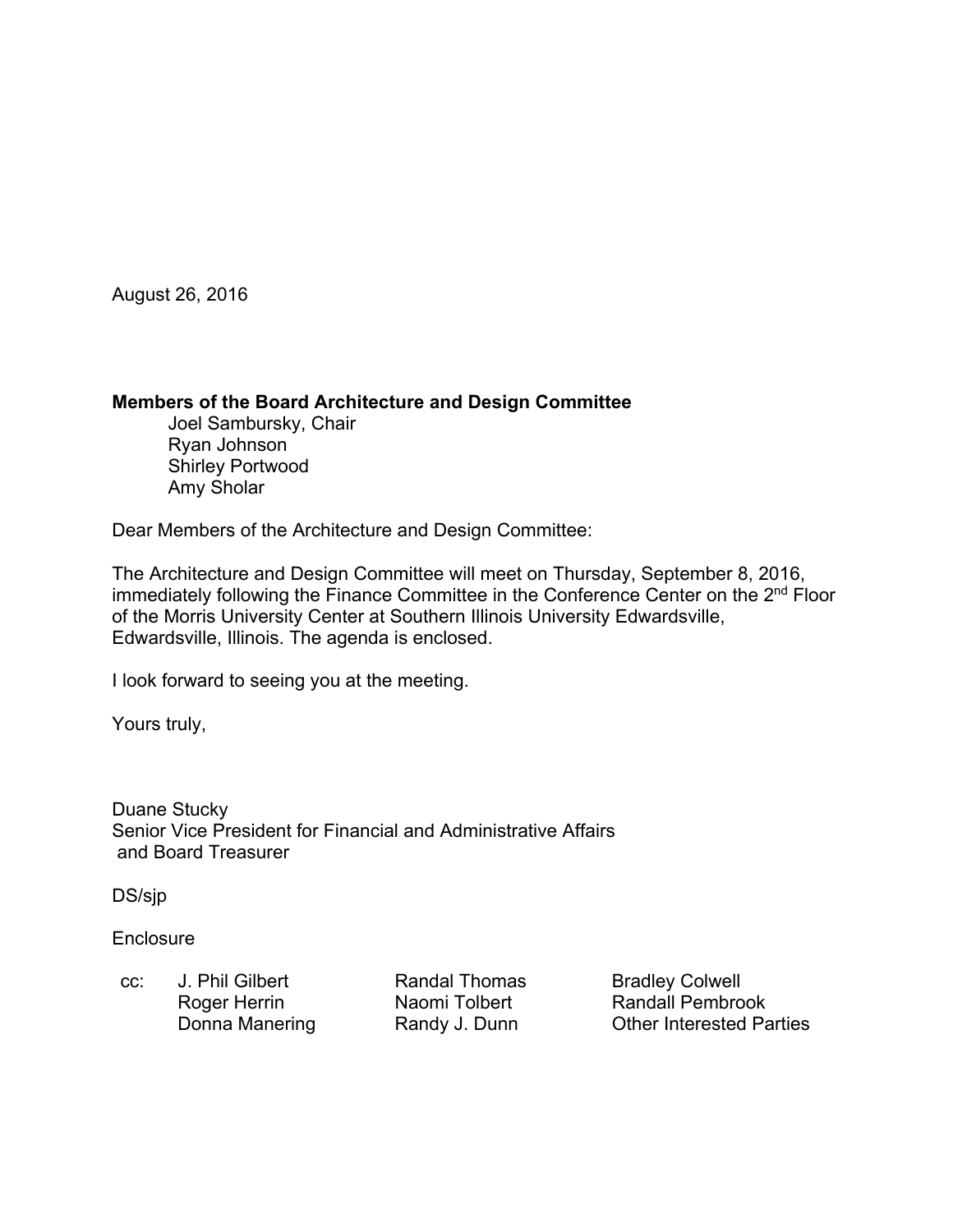# AGENDA

#### MEETING OF THE SOUTHERN ILLINOIS UNIVERSITY BOARD OF TRUSTEES ARCHITECTURE AND DESIGN COMMITTEE

Thursday, September 8, 2016 Immediately following the Finance Committee

Conference Center, 2nd Floor Morris University Center Southern Illinois University Edwardsville

- 1. Approval of Minutes of the Meeting July 14, 2016 (attached).
- 2. Operating and Capital RAMP Guidelines and Executive Summary: Resource Allocation and Management Program (RAMP) Planning, Operations, and Capital Budget Request, Fiscal Year 2018 (Board Agenda Item K) (joint discussion with Finance and Academic Matters Committees).
- 3. Project and Budget Approval: Cougar Village Floor Replacement, 400 Side of Single Student Housing, SIUE (Board Agenda Item M).
- 4. Project and Budget Approval: Resurface/Rebuild School of Dental Medicine Parking Lots, SIUE (Board Agenda Item N).
- 5. Award of Contracts: Engineering Building Student Project Design Center, SIUE (Board Agenda Item O).
- 6. Planning Approval: Morris University Center and Student Success Center Renovation, SIUE (Board Agenda Item P).
- 7. Other Business
- 8. Adjournment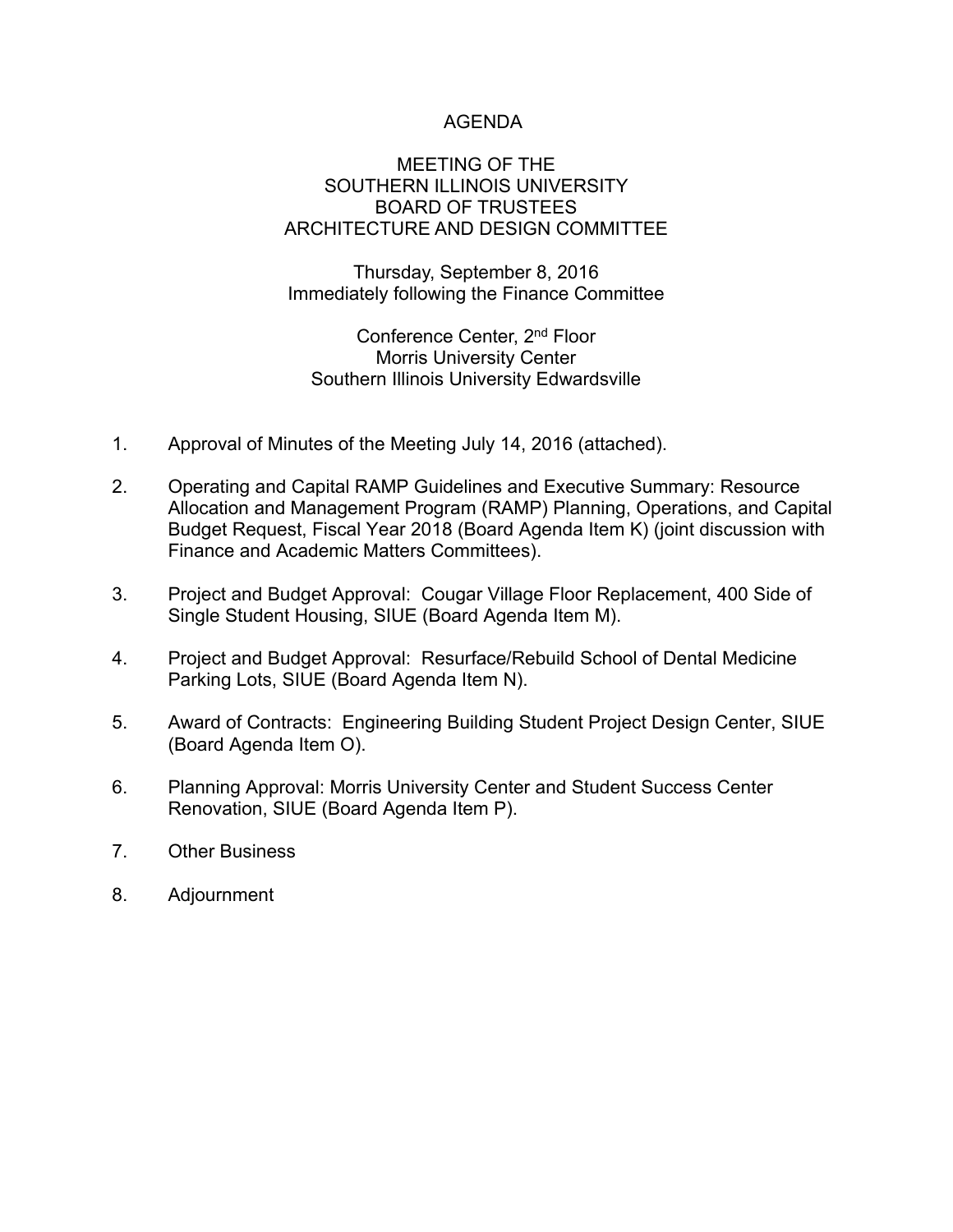## **BOARD OF TRUSTEES**

# **SOUTHERN ILLINOIS UNIVERSITY**

# **Minutes of the Architecture and Design Committee Meeting**

#### **July 14, 2016**

The Architecture and Design Committee met following the Finance Committee in the Auditorium at the SIU School of Medicine, Springfield, IL. Present were: Joel Sambursky (Chair), Shirley Portwood, and Amy Sholar. Other Board members present were: J. Phil Gilbert, Roger Herrin, Ryan Johnson, Donna Manering, Randal Thomas, and Naomi Tolbert. Executive Officers present were: President Randy J. Dunn; Interim Chancellor Bradley Colwell, SIUC; Interim Chancellor Stephen Hansen, SIUE; General Counsel Lucas Crater; Acting Vice President for Academic Affairs James Allen; and Senior Vice President for Financial and Administrative Affairs and Board Treasurer Duane Stucky.

#### **Minutes**

Trustee Portwood recommended approval of the minutes of the May 5, 2016, meeting as submitted. The motion was seconded by Trustee Sholar and passed by the Committee.

# **Award of Contract: Art and Design East Window Replacement, SIUE (Board Agenda Item U).**

Vice Chancellor Rich Walker reviewed the proposed matter.

Trustee Sholar recommended approval of the matter and that it be placed on the Board's agenda. The motion was duly seconded by Trustee Portwood and was passed by the Committee.

## **Planning Approval: Water Distribution System Valve and Hydrant Replacement, SIUE (Board Agenda Item V).**

Vice Chancellor Rich Walker reviewed the proposed matter.

Trustee Sholar recommended approval of the matter. The motion was duly seconded by Trustee Portwood and passed by the Committee.

## **Planning Approval: Resurface/Rebuild School of Dental Medicine Parking Lots, SIUE (Board Agenda Item W).**

Vice Chancellor Rich Walker reviewed the proposed matter.

Trustee Portwood recommended approval of the matter. The motion was duly seconded by Trustee Sholar and passed by the Committee.

## **Other Business**